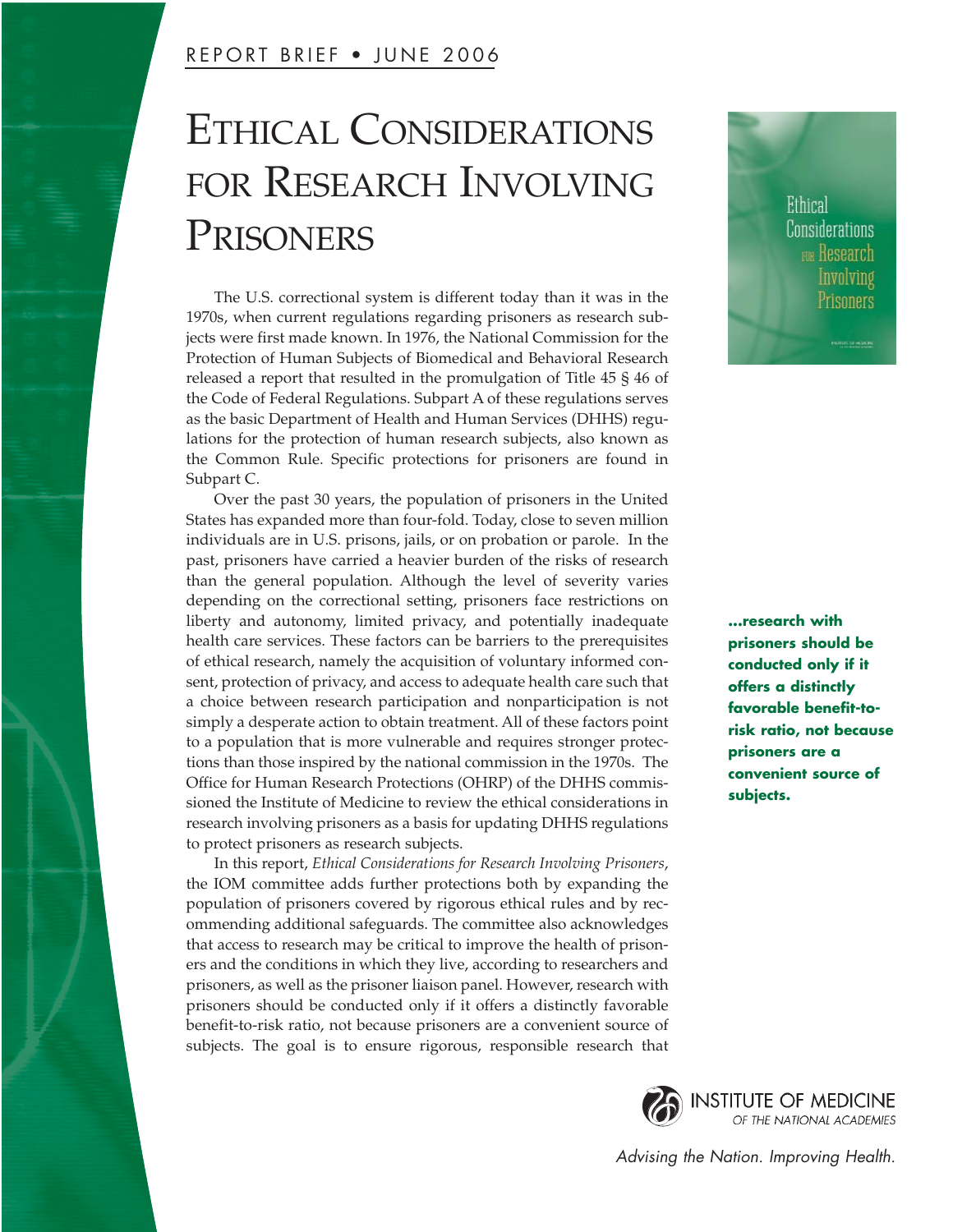improves the well-being of prisoners while taking great care to protect their health, wellbeing, and human rights.

The committee's recommendations are directed to five distinct objectives: (1) expand the definition of "prisoner," (2) ensure universal, consistent ethical protection, (3) shift from a category-based to a risk-benefit approach to research review, (4) update the ethical framework to include collaborative responsibility, and (5) enhance systematic oversight of research with prisoners.

## **EXPAND THE DEFINITION OF PRISONER**

The present regulation's emphasis on custodial detention is too narrow. Of the nearly 7 million persons under adult correctional supervision in 2004, only 2.1 million were in prisons and jails. The remaining 4.9 million were either on parole or probation two groups that do not clearly fit under the definition of "prisoner" in the current regulations. By virtue of their restricted liberty, however, they do represent a population with increased vulnerability and deserve similar protections to those who are incarcerated. The committee, therefore, recommends an expansion of the reach of the regulatory procedures and oversight mechanisms recommended in this report to the fuller population of individuals (whether in correctional institutions or community settings) whose liberty is restricted by the criminal justice system.

## **ENSURE UNIVERSAL, CONSISTENT ETHICAL PROTECTION**

Current regulations apply only to DHHS-funded research and to research funded by two other federal agencies (the Central Intelligence Agency and the Social Security Administration). The committee recommends more uniform application of regulations and oversight of all prisoner research. All human subjects research involving prisoners should be regulated by the same ethical standards, irrespective of the source of funding, supporting agency, type of correctional facility (federal, state, local, or private) or program that houses the prisoner.

Today, it is impossible to know how many prisoners are involved in studies because no central database exists of such information. The committee calls for a publicly accessible national registry of research involving prisoners. A registry could be used to examine the magnitude and volume of prisoners in different types of research to determine the allocation of benefits and burdens of research among prisoners. It would also enhance the application of research findings to prisoner populations.

## **SHIFT FROM A CATEGORY-BASED TO A RISK-BENEFIT APPROACH TO RESEARCH REVIEW**

The protections for prisoners, found in Subpart C of the current research subject regulations, require that proposals for research be reviewed within narrowly defined research categories that are subject to various interpretations. This approach does not provide sufficient or reliable protections because it does not adequately consider the potential benefits and risks involved in the study. Importantly, the present structure does not address the actual conditions of confinement or the restrictions on liberty experienced by the prisoner subject.

A risk-benefit approach, similar to the regulation for children, should apply to all types of research involving prisoners: biomedical, social/behavioral, and epidemiological. Ethically permissible research must offer potential benefits to prisoners that outweigh the risks. Under this framework, it is clear that studies offering no potential benefit to subjects would be precluded (e.g., testing of cosmetic products), while studies offering considerable benefit with low risk would be allowed. Biomedical research in correctional set-

**All human subjects research involving prisoners should be regulated by the same ethical standards irrespective of source of funding, supporting agency, type of correctional facility (federal, state, local, or private) or program that houses the prisoner.**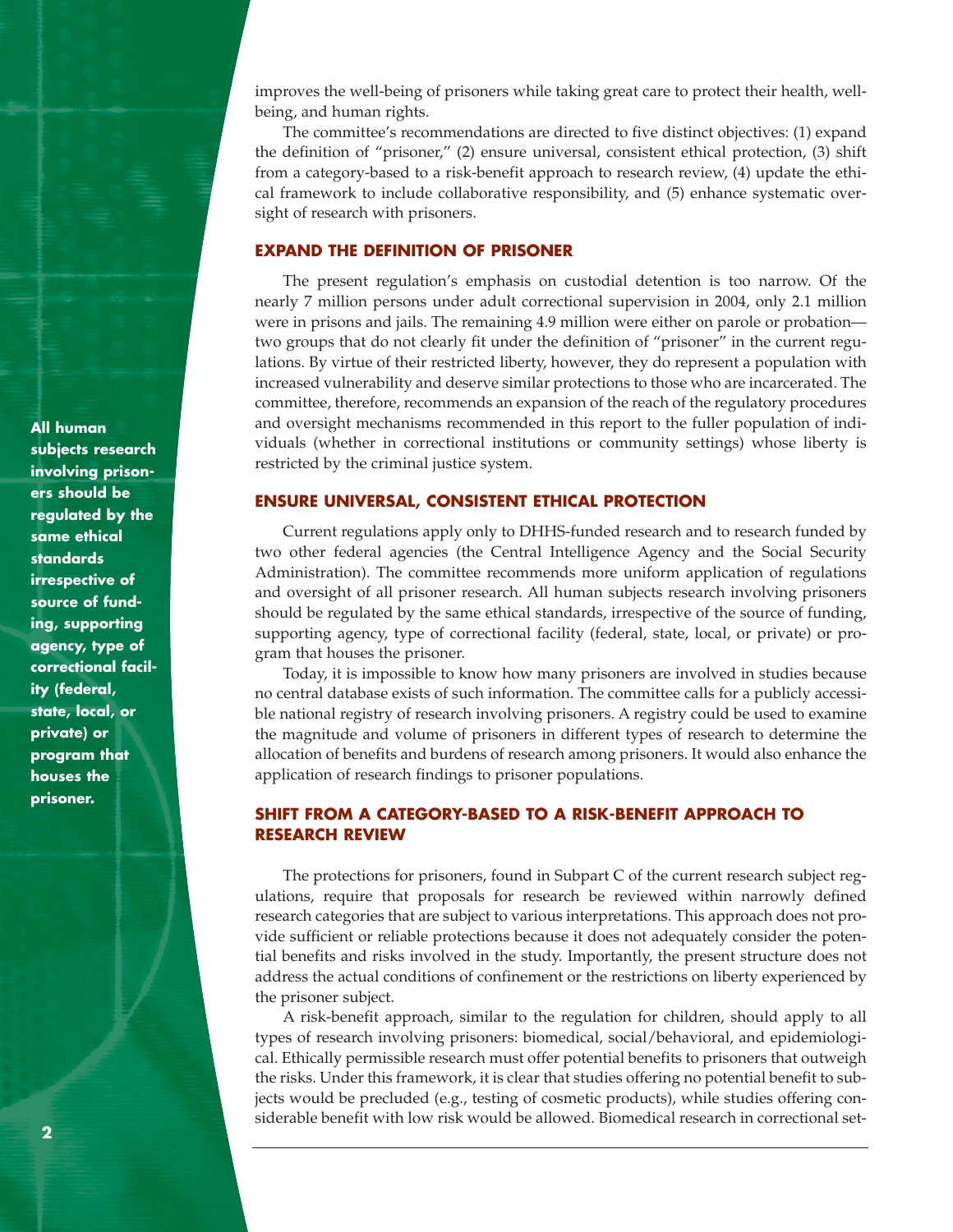tings would be severely limited. Phase 1 (safety) and 2 (effectiveness) studies, as defined by the Food and Drug Administration (FDA), for example, would not be allowable because safety and efficacy are not yet clear in these early phases of biomedical research; therefore, risk would overshadow potential benefit. But even for phase 3 (after effectiveness is shown) studies, the ratio of prisoner to non-prisoner subjects should not exceed 50 percent, to ensure a fair distribution of research burdens. The Committee believes that a 50 percent rule would minimize the possibility of using prisoners as human subjects because they are a more convenient or accessible population.

To provide extra protections in the area of biomedical research, which likely carries the greatest risks for subjects, the only benefits that should be considered are the benefits to the subjects themselves. There may be social/behavioral and epidemiological studies, however, that carry very low risks for the prisoner subjects but little or no personal benefit. In this case, if risks are very low and important knowledge or benefits may accrue for prisoners as a class, the research may be considered ethically acceptable if all of the ethical safeguards recommended by the Committee are in place.

## **UPDATE THE ETHICAL FRAMEWORK TO INCLUDE COLLABORATIVE RESPONSIBILITY**

The same two ethical considerations that guided the National Commission in 1976 respect for persons and justice—should still be the basis for the conduct and regulation of research involving prisoners today. The IOM committee recommends, in addition, that collaborative responsibility be added as part of the principle of justice. Collaborative responsibility is intended to convey the idea that, to the extent feasible, all aspects of research (design, planning, and implementation) should include the input of relevant stakeholders (e.g., prisoners, correctional officers, medical staff, administrators). For research to be truly ethical, it must be tailored to the individual setting, which presents its own unique challenges and concerns. A focus on collaboration may facilitate openness of the research environment and would help researchers create ethical conditions that are favorable for respect and unfavorable for exploitation.

## **ENHANCE SYSTEMATIC OVERSIGHT OF RESEARCH INVOLVING PRISONERS**

There is no national system of oversight for research involving prisoners. Safeguards and oversight must be strengthened, made consistent, and applied in relation to the levels of study risk and liberty restrictions experienced by the prisoner population. Voluntary informed consent must be obtained and privacy maximized in the context of the correctional setting.

Research involving prisoners must be monitored throughout the course of the study to verify that procedures are being conducted as approved and to detect adverse events or unanticipated problems in a timely manner. For all studies under consideration, the greater the risk and the more restrictive the correctional setting, the stronger the design and monitoring safeguards need to be. The committee suggests that monitoring be accomplished by a prison research subject advocate (PRSA) who is familiar with the local correctional setting, but not an employee of the facility, to maintain independence and ensure credibility among the prisoner-subjects.

In addition, while OHRP's capacity to provide systematic oversight should be strengthened, its jurisdiction is limited. To remedy that inadequacy and ensure that these protections apply to all research involving prisoners, the enhanced OHRP model must be replicated for all agencies and privately funded research.

**For all studies under consideration, the greater the risk and the more restrictive the correctional setting, the stronger the design and monitoring safeguards need to be.**